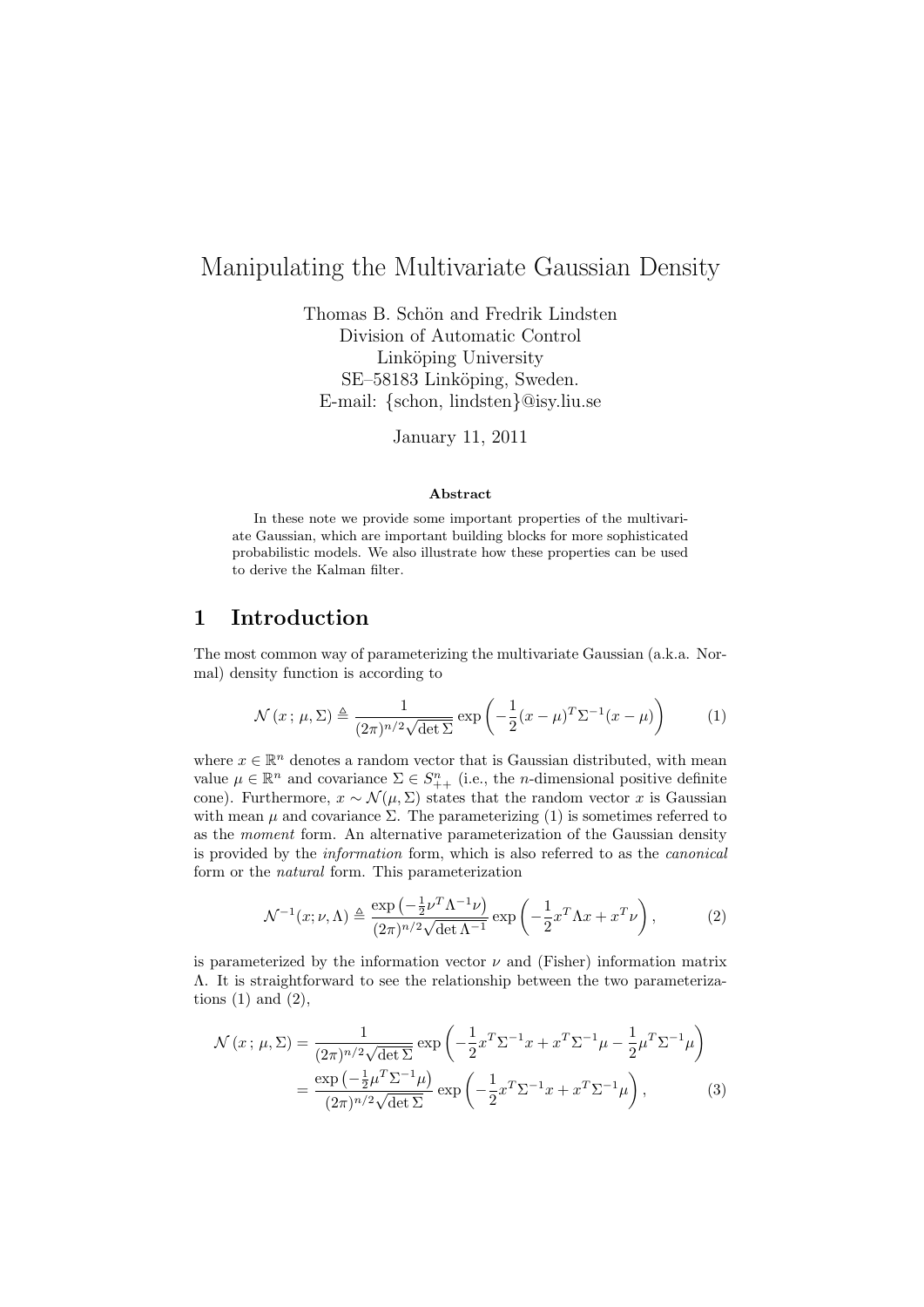which also reveals the that the parameters used in the information form are given by a scaled version of the mean,

$$
\nu = \Sigma^{-1} \mu \tag{4a}
$$

and the inverse of the covariance matrix (sometimes also called the precision matrix)

$$
\Lambda = \Sigma^{-1}.\tag{4b}
$$

The moment form (1) and the information form (2) results in different computations. It is useful to understand these differences in order to derive efficient algorithms.

### 2 Partitioned Gaussian Densities

Let us, without loss of generality, assume that random vector  $x$ , its mean  $\mu$  and its covariance  $\Sigma$  can be partitioned according to

$$
x = \begin{pmatrix} x_a \\ x_b \end{pmatrix}, \qquad \mu = \begin{pmatrix} \mu_a \\ \mu_b \end{pmatrix}, \qquad \Sigma = \begin{pmatrix} \Sigma_{aa} & \Sigma_{ab} \\ \Sigma_{ba} & \Sigma_{bb} \end{pmatrix}
$$
 (5)

where for reasons of symmetry  $\Sigma_{ba} = \Sigma_{ab}^T$ . It is also useful to write down the partitioned information matrix

$$
\Lambda = \Sigma^{-1} = \begin{pmatrix} \Lambda_{aa} & \Lambda_{ab} \\ \Lambda_{ba} & \Lambda_{bb} \end{pmatrix},\tag{6}
$$

since this form will provide simpler calculations below. Note that, since the inverse of a symmetric matrix is also symmetric, we have  $\Lambda_{ab} = \Lambda_{ba}^T$ .

We will now derive two important and very useful theorems for partitioned Gaussian densities. These theorems will explain the two operations marginalization and conditioning.

**Theorem 1** (Marginalization) Let the random vector  $x$  be Gaussian distributed according to (1) and let it be partitioned according to (5), then the marginal density  $p(x_a)$  is given by

$$
p(x_a) = \mathcal{N}(x_a; \mu_a, \Sigma_{aa}) \,. \tag{7}
$$

Proof: See Appendix A.1.

**Theorem 2** (Conditioning) Let the random vector x be Gaussian distributed according to (1) and let it be partitioned according to (5), then the conditional density  $p(x_a | x_b)$  is given by

$$
p(x_a \mid x_b) = \mathcal{N}(x_a \, ; \, \mu_{a|b}, \Sigma_{a|b}), \tag{8a}
$$

where

$$
\mu_{a|b} = \mu_a + \Sigma_{ab} \Sigma_{bb}^{-1} (x_b - \mu_b), \tag{8b}
$$

$$
\Sigma_{a|b} = \Sigma_{aa} - \Sigma_{ab} \Sigma_{bb}^{-1} \Sigma_{ba},\tag{8c}
$$

which using the information matrix can be written,

$$
\mu_{a|b} = \mu_a - \Lambda_{aa}^{-1} \Lambda_{ab} (x_b - \mu_b), \tag{8d}
$$

$$
\Sigma_{a|b} = \Lambda_{aa}^{-1}.\tag{8e}
$$

Proof: See Appendix A.1.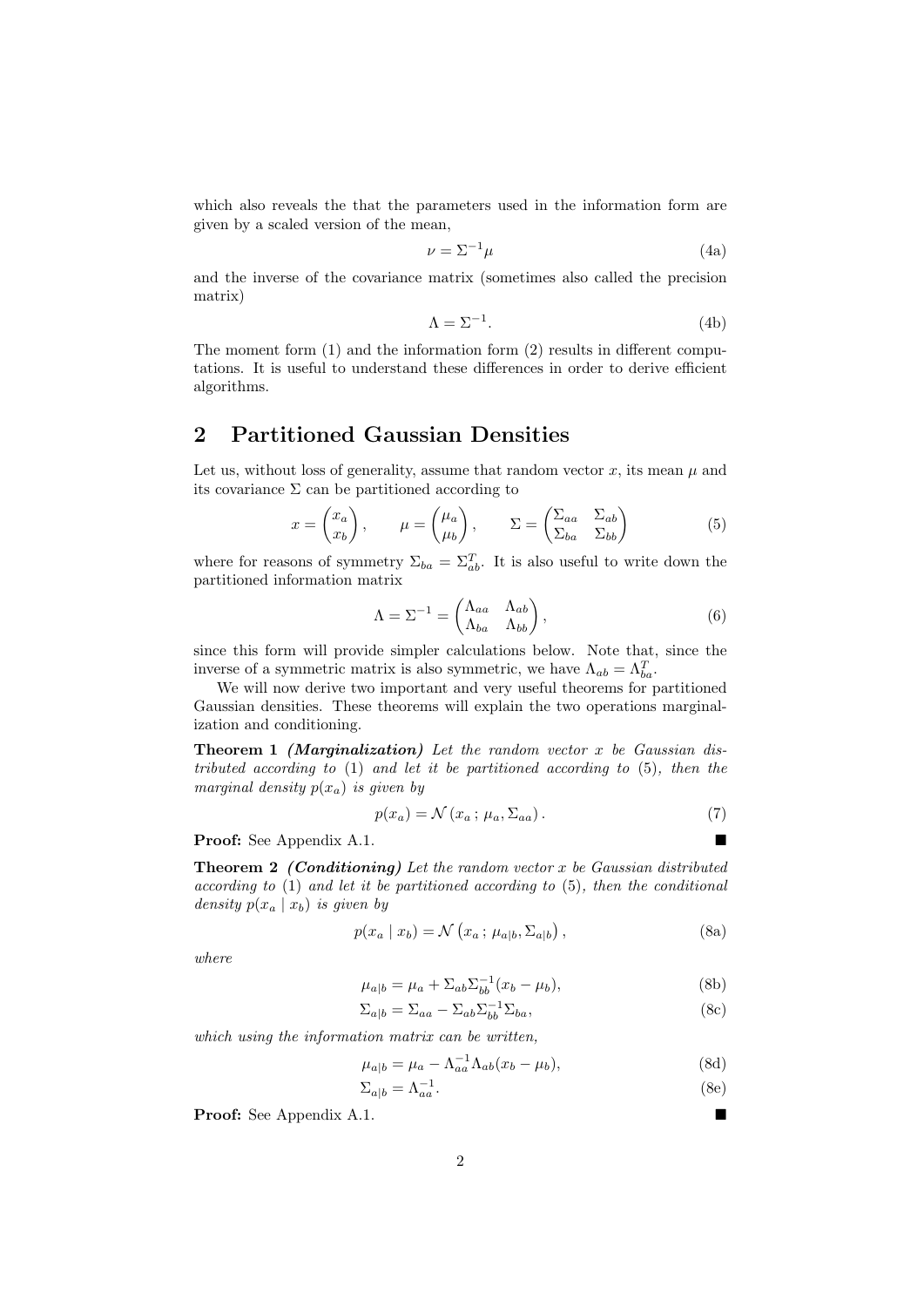#### 3 Affine Transformations

In the previous section we dealt with partitioned Gaussian densities, and derived the expressions for the marginal and conditional densities expressed in terms of the parameters of the joint density. We shall now take a different starting point, namely that we are given the marginal density  $p(x_a)$  and the conditional density  $p(x_b | x_a)$  (affine in  $x_a$ ) and derive expressions for the joint density  $p(x_a, x_b)$ , the marginal density  $p(x_b)$  and the conditional density  $p(x_a | x_b)$ .

**Theorem 3** (Affine transformation) Assume that  $x_a$ , as well as  $x_b$  conditioned on  $x_a$ , are Gaussian distributed according to

$$
p(x_a) = \mathcal{N}(x_a; \mu_a, \Sigma_a), \qquad (9a)
$$

$$
p(x_b | x_a) = \mathcal{N}(x_b; Mx_a + b, \Sigma_{b|a}), \qquad (9b)
$$

where  $M$  is a matrix (of appropriate dimension) and b is a constant vector. The joint distribution of  $x_a$  and  $x_b$  is then given by

$$
p(x_a, x_b) = \mathcal{N}\left(\begin{pmatrix} x_a \\ x_b \end{pmatrix} ; \begin{pmatrix} \mu_a \\ M\mu_a + b \end{pmatrix}, R\right), \qquad (9c)
$$

with

$$
R = \begin{pmatrix} M^T \Sigma_{b|a}^{-1} M + \Sigma_a^{-1} & -M^T \Sigma_{b|a}^{-1} \\ -\Sigma_{b|a}^{-1} M & \Sigma_{b|a}^{-1} \end{pmatrix}^{-1} = \begin{pmatrix} \Sigma_a & \Sigma_a M^T \\ M \Sigma_a & \Sigma_{b|a} + M \Sigma_a M^T \end{pmatrix}.
$$
 (9d)

Proof: See Appendix A.2.

Combining the results in Theorems 1, 2 and 3 we also get the following corollary.

Corollary 1 (Affine transformation – marginal and conditional)  $As$ sume that  $x_a$ , as well as  $x_b$  conditioned on  $x_a$ , are Gaussian distributed according to

$$
p(x_a) = \mathcal{N}(x_a; \mu_a, \Sigma_a), \qquad (10a)
$$

$$
p(x_b | x_a) = \mathcal{N}(x_b; Mx_a + b, \Sigma_{b|a}), \qquad (10b)
$$

where  $M$  is a matrix (of appropriate dimension) and  $b$  is a constant vector. The marginal density of  $x_b$  is then given by

$$
p(x_b) = \mathcal{N}(x_b; \mu_b, \Sigma_b), \qquad (10c)
$$

with

$$
\mu_b = M\mu_a + b,\tag{10d}
$$

$$
\Sigma_b = \Sigma_{b|a} + M\Sigma_a M^T. \tag{10e}
$$

The conditional density of  $x_a$  given  $x_b$  is

$$
p(x_a \mid x_b) = \mathcal{N}\left(x_a \, ; \, \mu_{a|b}, \Sigma_{a|b}\right),\tag{10f}
$$

with

$$
\mu_{a|b} = \Sigma_{a|b} \left( M^T \Sigma_{b|a}^{-1} (x_b - b) + \Sigma_a^{-1} \mu_a \right) = \mu_a + \Sigma_a M^T \Sigma_b^{-1} (x_b - b - M \mu_a), \tag{10g}
$$

$$
\Sigma_{a|b} = \left(\Sigma_a^{-1} + M^T \Sigma_{b|a}^{-1} M\right)^{-1} = \Sigma_a - \Sigma_a M^T \Sigma_b^{-1} M \Sigma_a.
$$
 (10h)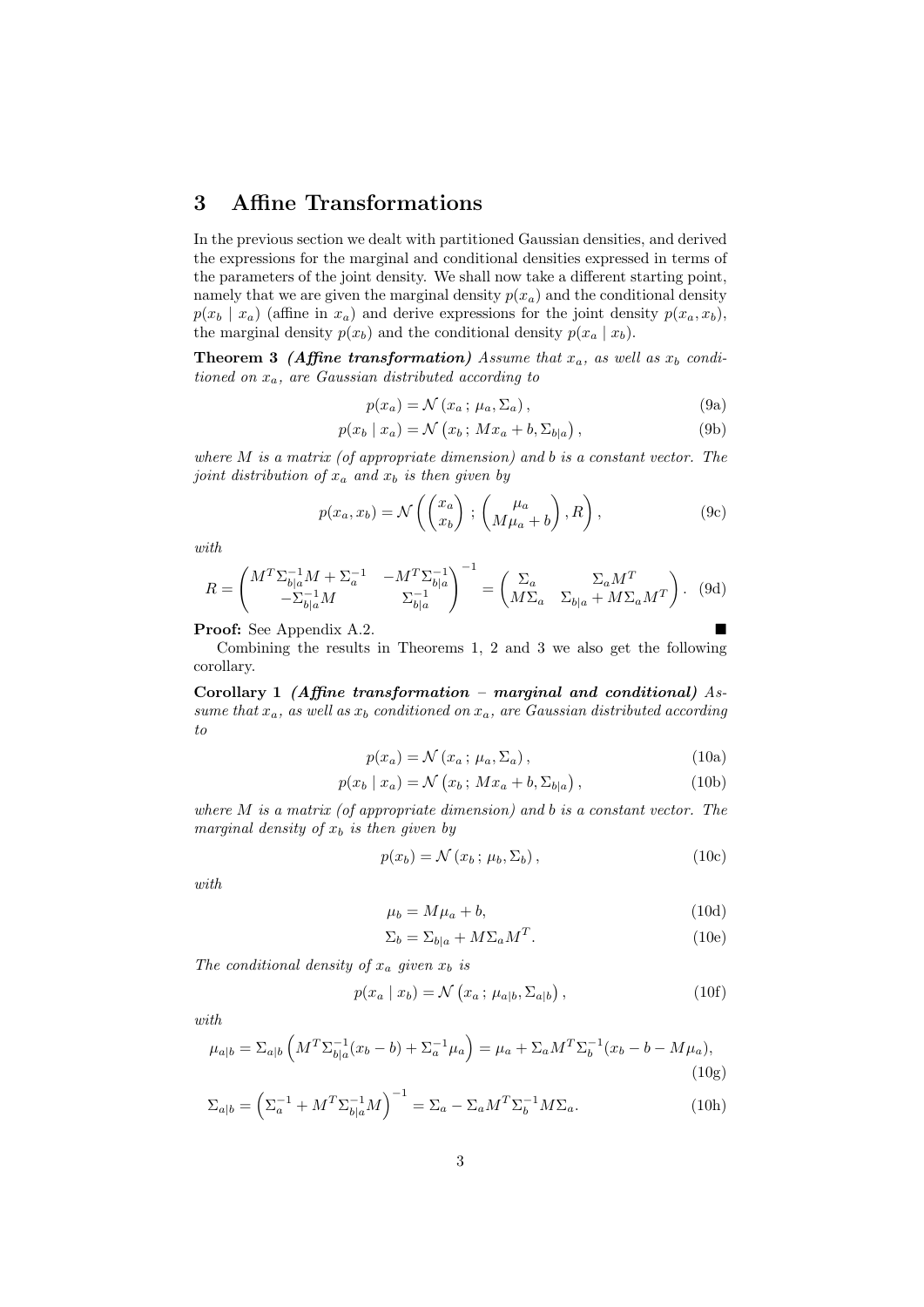#### 4 Example – Kalman filter

Consider the following linear Gaussian state-space model

$$
x_{t+1} = Ax_t + b_t + w_t,
$$
\n(11a)

$$
y_t = Cx_t + d_t + e_t,\tag{11b}
$$

where

$$
w_t \sim \mathcal{N}(0, Q), \qquad e_t \sim \mathcal{N}(0, R), \tag{12}
$$

and  $b_t$  and  $d_t$  are known vectors (e.g. from a known input). Furthermore, assume that the initial condition is Gaussian according to

$$
x_1 \sim \mathcal{N}(\hat{x}_{1|0}, P_{1|0}). \tag{13}
$$

As pointed out in the previous section, affine transformations conserve Gaussianity. Hence, the filtering density  $p(x_t | y_{1:t})$  and the 1-step prediction density  $p(x_t | y_{1:t-1})$  will also be Gaussian for any  $t \ge 1$  (with  $p(x_1 | y_0) \triangleq p(x_1)$ ).

In this probabilistic setting, we can view the Kalman filter as a filter keeping track of the mean vector and covariance matrix of the filtering density (and the 1-step prediction density). Since these statistics are sufficient for the Gaussian distribution, the Kalman filter is clearly optimal, since it holds all information about the filtering density and 1-step prediction density.

To derive that Kalman filter, all that we need is Corollary 1. The derivation is done inductively. Hence, assume that

$$
p(x_t | y_{1:t-1}) = \mathcal{N}(x_{t-1}; \hat{x}_{t|t-1}, P_{t|t-1})
$$
\n(14a)

(which, according to (13) is true at  $t = 1$ ). From (11b) we have

$$
p(y_t | x_t, y_{1:t-1}) = p(y_t | x_t) = \mathcal{N}(y_t; Cx_t + d_t, R).
$$
 (14b)

By identifying  $x_t \leftrightarrow x_a$  and  $y_t \leftrightarrow x_b$  and using Corollary 1 (the part concerning the conditional density) we get

$$
p(x_t | y_{1:t}) = \mathcal{N}(x_t; \hat{x}_{t|t}, P_{t|t}), \qquad (15)
$$

with

$$
P_{t|t} = P_{t|t-1} - K_t C P_{t|t-1},
$$
\n(16a)

$$
K_t = P_{t|t-1} C^T S_t^{-1},\tag{16b}
$$

$$
S_t = C P_{t|t-1} C^T + R. \tag{16c}
$$

Furthermore,

$$
\hat{x}_{t|t} = P_{t|t} \left( C^{T} R^{-1} (y_{t} - d_{t}) + (P_{t|t-1})^{-1} \hat{x}_{t|t-1} \right)
$$
\n
$$
= (P_{t|t-1} - K_{t} C P_{t|t-1}) C^{T} R^{-1} (y_{t} - d_{t}) + P_{t|t} (P_{t|t-1})^{-1} \hat{x}_{t|t-1}
$$
\n
$$
= \underbrace{(P_{t|t-1} C^{T} - K_{t} C P_{t|t-1} C^{T}) R^{-1} (y_{t} - d_{t}) + P_{t|t} (P_{t|t-1})^{-1} \hat{x}_{t|t-1}}_{=K_{t} S_{t}}
$$
\n
$$
= K_{t} (S_{t} - S_{t} + R) R^{-1} (y_{t} - d_{t}) + (P_{t|t-1} - K_{t} C P_{t|t-1}) (P_{t|t-1})^{-1} \hat{x}_{t|t-1}
$$
\n
$$
= K_{t} (y_{t} - d_{t}) + (I - K_{t} C) \hat{x}_{t|t-1}
$$
\n
$$
= \hat{x}_{t|t-1} + K_{t} (y_{t} - d_{t} - C \hat{x}_{t|t-1}), \qquad (17)
$$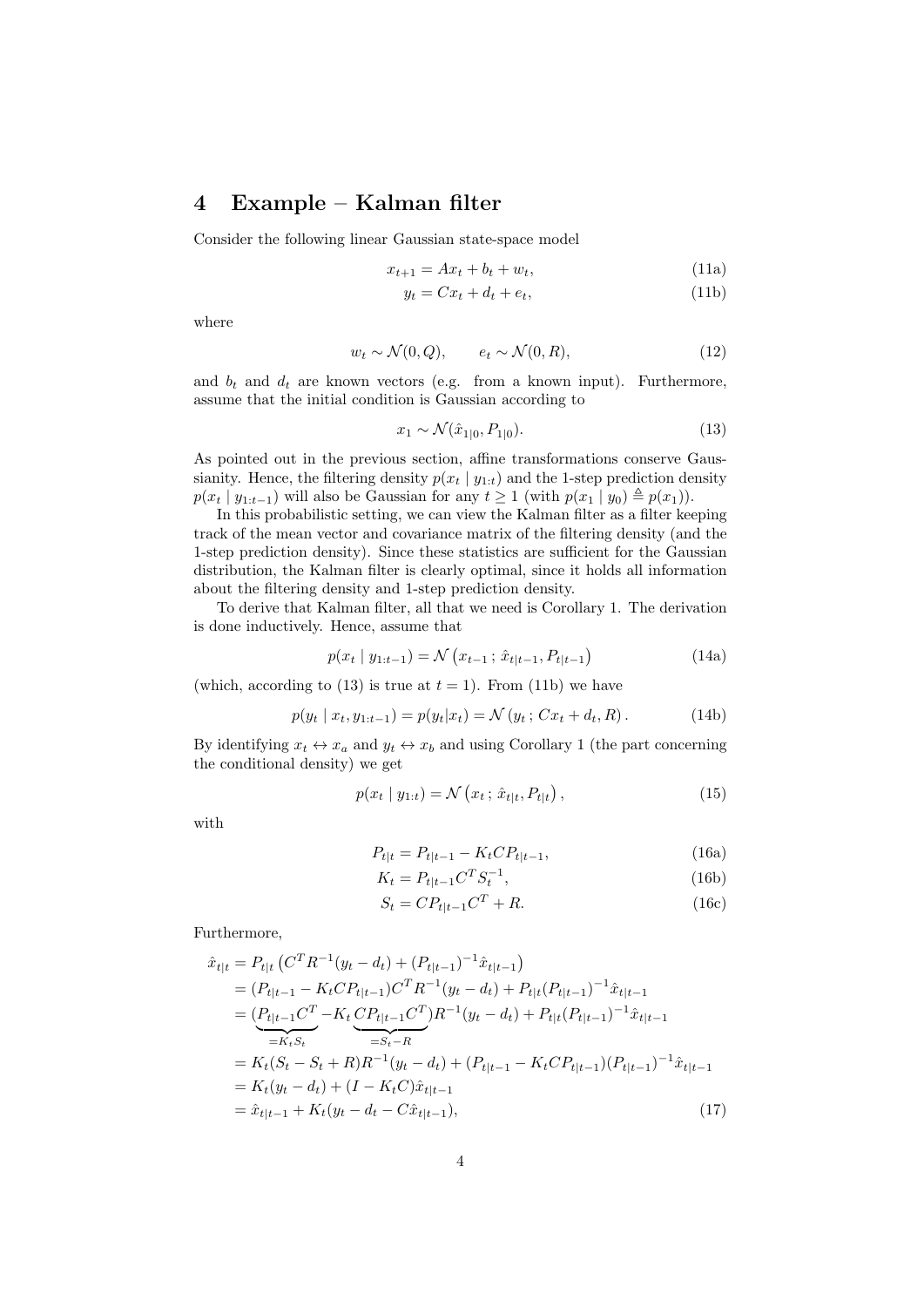which completes the measurement update of the filter.

For the time update, note that by (11a)

$$
p(x_{t+1} | x_t, y_{1:t}) = p(x_{t+1} | x_t) = \mathcal{N}(x_{t+1} ; Ax_t + b_t, Q). \tag{18}
$$

From (15) and (18) we can again make use of Corollary 1 (the part concerning the marginal density). By identifying  $x_t \leftrightarrow x_a$ ,  $x_{t+1} \leftrightarrow x_b$  we get

$$
p(x_{t+1} | y_{1:t}) = \mathcal{N}(x_{t+1}; \hat{x}_{t+1|t}, P_{t+1|t}), \qquad (19)
$$

with

$$
\hat{x}_{t+1|t} = A\hat{x}_{t|t} + b_t,\tag{20}
$$

$$
P_{t+1|t} = AP_{t|t}A^T + Q,
$$
\n(21)

which completes the time update and the derivation of the Kalman filter.

**Remark 1** The extra conditioning on  $y_{1:t}$  in both densities (15) and (18) does not change the properties of the Gaussians according to Corollary 1. Since we are conditioning on it in both distributions,  $y_{1:t}$  can be viewed as a constant.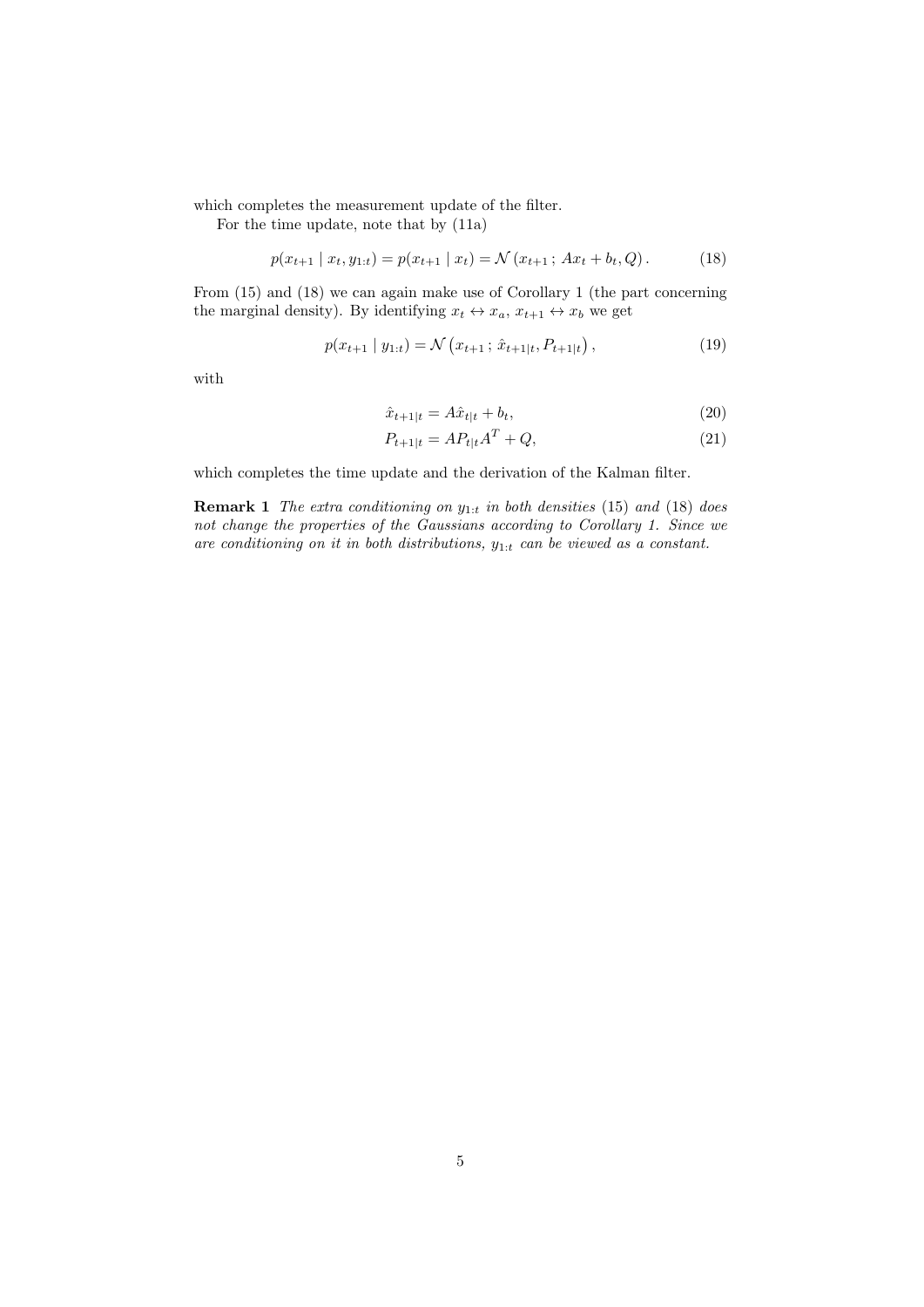## A Proofs

#### A.1 Partitioned Gaussian Densities

**Proof 1** (Proof of Theorem 1) The marginal density  $p(x_a)$  is by definition obtained by integrating out the  $x_b$  variables from the joint density  $p(x_a, x_b)$  according to

$$
p(x_a) = \int p(x_a, x_b) dx_b,
$$
\n(22)

where

$$
p(x_a, x_b) = \frac{1}{(2\pi)^{n/2}\sqrt{\det \Sigma}} \exp(E)
$$
 (23)

and  $\Sigma$  was defined in (5) and the exponent E is given by

$$
E = -\frac{1}{2}(x_a - \mu_a)^T \Lambda_{aa}(x_a - \mu_a) - \frac{1}{2}(x_a - \mu_a)^T \Lambda_{ab}(x_b - \mu_b)
$$
  

$$
-\frac{1}{2}(x_b - \mu_b)^T \Lambda_{ba}(x_a - \mu_a) - \frac{1}{2}(x_b - \mu_b)^T \Lambda_{bb}(x_b - \mu_b)
$$
  

$$
= -\frac{1}{2}(x_b^T \Lambda_{bb} x_b - 2x_b^T \Lambda_{bb}(\mu_b - \Lambda_{bb}^{-1} \Lambda_{ba}(x_a - \mu_a)) - 2x_a^T \Lambda_{ab} \mu_b
$$
  

$$
+ 2\mu_a^T \Lambda_{ab} \mu_b + \mu_b^T \Lambda_{bb} \mu_b + x_a^T \Lambda_{aa} x_a - 2x_a^T \Lambda_{aa} \mu_a + \mu_a^T \Lambda_{aa} \mu_a)
$$
(24)

Completing the squares in the above expression results in

$$
E = -\frac{1}{2}(x_b - (\mu_b - \Lambda_{bb}^{-1}\Lambda_{ba}(x_a - \mu_a)))^T \Lambda_{bb}(x_b - (\mu_b - \Lambda_{bb}^{-1}\Lambda_{ba}(x_a - \mu_a)))
$$
  
+ 
$$
\frac{1}{2}(x_a^T \Lambda_{ab}\Lambda_{bb}^{-1}\Lambda_{ba}x_a - 2x_a^T \Lambda_{ab}\Lambda_{bb}^{-1}\Lambda_{ba}\mu_a + \mu_a \Lambda_{ab}\Lambda_{bb}^{-1}\Lambda_{ba}\mu_a)
$$
  
- 
$$
\frac{1}{2}(x_a^T \Lambda_{aa}x_a - 2x_a^T \Lambda_{aa}\mu_a + \mu_a^T \Lambda_{aa}\mu_a)
$$
  
= 
$$
-\frac{1}{2}(x_b - (\mu_b - \Lambda_{bb}^{-1}\Lambda_{ba}(x_a - \mu_a)))^T \Lambda_{bb}(x_b - (\mu_b - \Lambda_{bb}^{-1}\Lambda_{ba}(x_a - \mu_a)))
$$
  
- 
$$
\frac{1}{2}(x_a - \mu_a)^T (\Lambda_{aa} - \Lambda_{ab}\Lambda_{bb}^{-1}\Lambda_{ba})(x_a - \mu_a)
$$
(25)

Using the block matrix inversion provided in (56) we have

$$
\Sigma_{aa}^{-1} = \Lambda_{aa} - \Lambda_{ab} \Lambda_{bb}^{-1} \Lambda_{ba}.
$$
\n(26)

which together with (25) results in

$$
p(x_a, x_b) = \frac{1}{(2\pi)^{n/2}\sqrt{\det \Sigma}} \exp(E_1) \exp(E_2)
$$
 (27)

where

$$
E_1 = -\frac{1}{2}(x_b - (\mu_b - \Lambda_{bb}^{-1} \Lambda_{ba}(x_a - \mu_a)))^T \Lambda_{bb}(x_b - (\mu_b - \Lambda_{bb}^{-1} \Lambda_{ba}(x_a - \mu_a))),
$$
\n(28a)

$$
E_2 = -\frac{1}{2}(x_a - \mu_a)^T (\Lambda_{aa} - \Lambda_{ab}\Lambda_{bb}^{-1}\Lambda_{ba})(x_a - \mu_a).
$$
 (28b)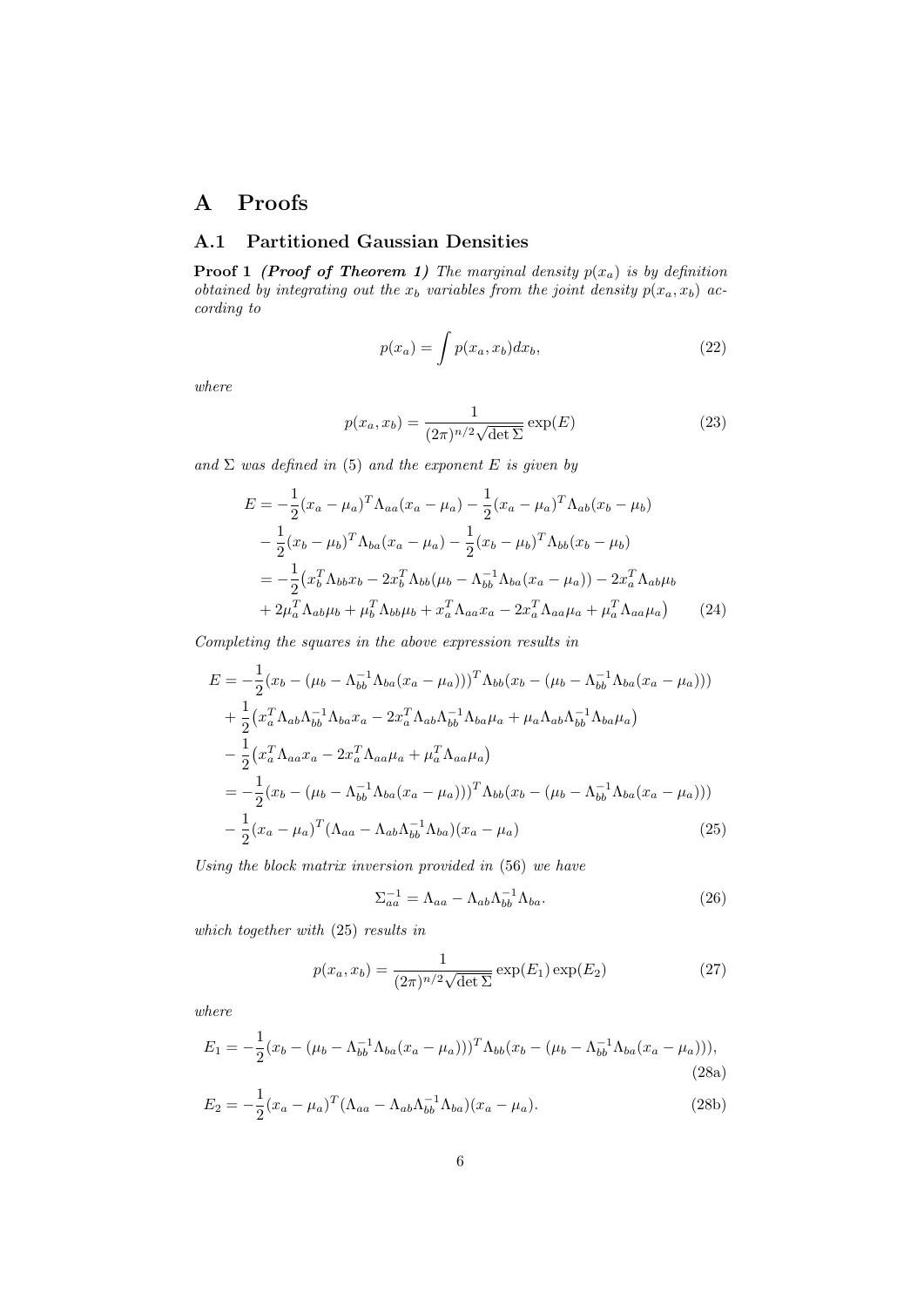Now, since  $E_2$  is independent of  $x_b$  we have

$$
p(x_a) = \frac{1}{(2\pi)^{n/2}\sqrt{\det \Sigma}} \int \exp(E_1) dx_b \exp(E_2).
$$
 (29)

Since the integral of a density function is equal to one, we have

$$
\int \exp(E_1) dx_b = (2\pi)^{n_b/2} \sqrt{\det \Lambda_{bb}^{-1}} \tag{30}
$$

which inserted in (29) results in

$$
p(x_a) = \frac{\sqrt{\det \Lambda_{bb}^{-1}}}{(2\pi)^{n_a/2}\sqrt{\det \Sigma}} \int \exp((x_a - \mu_a)^T \Sigma_{aa}^{-1} (x_a - \mu_a)).
$$
 (31)

Finally, the determinant property (54b) gives

$$
\det \Sigma = \det \Sigma_{aa} \det (\Sigma_{bb} - \Sigma_{ba} \Sigma_{aa}^{-1} \Sigma_{ab})
$$
\n(32)

and the block matrix inversion property (56) provides

$$
\Lambda_{bb}^{-1} = \Sigma_{bb} - \Sigma_{ba} \Sigma_{aa}^{-1} \Sigma_{ab}.
$$
\n(33)

Now, inserting (32) and (33) into (31) concludes the proof.

Proof 2 (Proof of Theorem 2) We will make use of the fact that

$$
p(x_a \mid x_b) = \frac{p(x_a, x_b)}{p(x_b)},
$$
\n(34)

which according to the definition (1) is

$$
p(x_a \mid x_b) = \sqrt{\frac{\det \Sigma_{bb}}{(2\pi)^{n_a/2} \det \Sigma}} \exp(E), \tag{35}
$$

$$
E = -\frac{1}{2}(x - \mu)^{T} \Sigma^{-1} (x - \mu) + \frac{1}{2}(x_b - \mu_b) \Sigma_{bb}^{-1} (x_b - \mu_b).
$$
 (36)

Let us first consider the constant in front of the exponential in  $(35)$ ,

$$
\sqrt{\frac{\det \Sigma_{bb}}{(2\pi)^{n_a/2}\det \Sigma}}.
$$
\n(37)

Using the result on determinants given in (54b) we have

$$
\det \Sigma = \det \begin{pmatrix} \Sigma_{aa} & \Sigma_{ab} \\ \Sigma_{ba} & \Sigma_{bb} \end{pmatrix} = \det \Sigma_{bb} \det (\Sigma_{aa} - \Sigma_{ab} \Sigma_{bb}^{-1} \Sigma_{ba}) \tag{38}
$$

which inserted into (37) results in the following expression for the constant in front of the exponent

$$
\frac{1}{(2\pi)^{n_a/2}\det(\Sigma_{aa}-\Sigma_{ab}\Sigma_{bb}^{-1}\Sigma_{ba})}
$$
(39)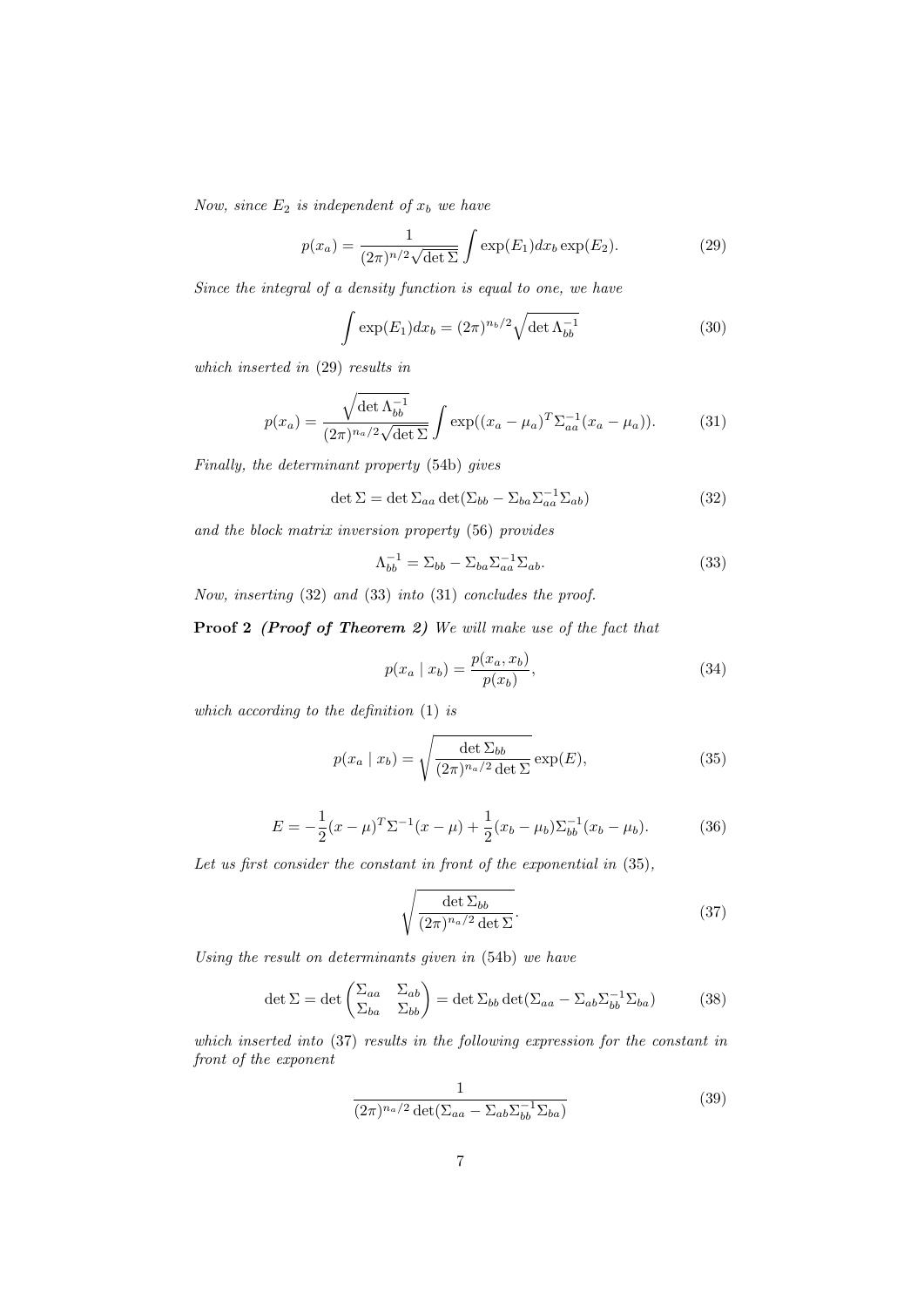Let us now continue by studying the exponent of (35), which using the precision matrix is given by

$$
E = -\frac{1}{2}(x - \mu)^T \Lambda (x - \mu) - \frac{1}{2}(x_b - \mu_b) \Sigma_{bb}^{-1} (x_b - \mu_b)
$$
  
=  $-\frac{1}{2}(x_a - \mu_a)^T \Lambda_{aa} (x_a - \mu_a) - \frac{1}{2}(x_a - \mu_a)^T \Lambda_{ab} (x_b - \mu_b)$   
 $-\frac{1}{2}(x_b - \mu_b)^T \Lambda_{ba} (x_a - \mu_a) - \frac{1}{2}(x_b - \mu_b)^T (\Lambda_{bb} - \Sigma_{bb}^{-1})(x_b - \mu_b).$  (40)

Reordering the terms in (40) results in

$$
E = -\frac{1}{2}x_a^T \Lambda_{aa} x_a + x_a^T (\Lambda_{aa} \mu_a - \Lambda_{ab}(x_b - \mu_b))
$$
  

$$
-\frac{1}{2} \mu_a^T \Lambda_{aa} \mu_a + \mu_a^T \Lambda_{ab}(x_b - \mu_b) - \frac{1}{2} (x_b - \mu_b)^T (\Lambda_{bb} - \Sigma_{bb}^{-1})(x_b - \mu_b). \quad (41)
$$

Using the block matrix inversion result (56)

$$
\Sigma_{bb}^{-1} = \Lambda_{bb} - \Lambda_{ba} \Lambda_{aa}^{-1} \Lambda_{ab} \tag{42}
$$

in (41) results in

1

$$
E = -\frac{1}{2}x_a^T \Lambda_{aa} x_a + x_a^T (\Lambda_{aa} \mu_a - \Lambda_{ab}(x_b - \mu_b))
$$
  

$$
-\frac{1}{2} \mu_a^T \Lambda_{aa} \mu_a + \mu_a^T \Lambda_{ab}(x_b - \mu_b) - \frac{1}{2} (x_b - \mu_b)^T \Lambda_{ba} \Lambda_{aa}^{-1} \Lambda_{ab}(x_b - \mu_b).
$$
 (43)

We can now complete the squares, which gives us

$$
E = -\frac{1}{2} \left( x_a - \left( \Lambda_{aa} \mu_a - \Lambda_{ab} (x_b - \mu_b) \right) \right)^T \Lambda_{aa} \left( x_a - \left( \Lambda_{aa} \mu_a - \Lambda_{ab} (x_b - \mu_b) \right) \right).
$$
\n(44)

Finally, combining (39) and (44) results in

$$
p(x_a \mid x_b) = \frac{1}{(2\pi)^{nx/2} \det \Lambda_{aa}^{-1}} \exp(E)
$$
 (45)

which concludes the proof.

#### A.2 Affine Transformation

Proof 3 (Proof of Theorem 3) We start by introducing the vector

$$
x = \begin{pmatrix} x_a \\ x_b \end{pmatrix} \tag{46}
$$

for which the joint distribution is given by

$$
p(x) = p(x_b | x_a) p(x_a) = \frac{(2\pi)^{-(n_a + n_b)/2}}{\sqrt{\det \Sigma_{b|a} \det \Sigma_a}} e^{-\frac{1}{2}E}, \tag{47}
$$

where

$$
E = (x_b - Mx_a - b)^T \Sigma_{b|a}^{-1} (x_b - Mx_a - b) + (x_a - \mu_a)^T \Sigma_a^{-1} (x_a - \mu_a).
$$
 (48)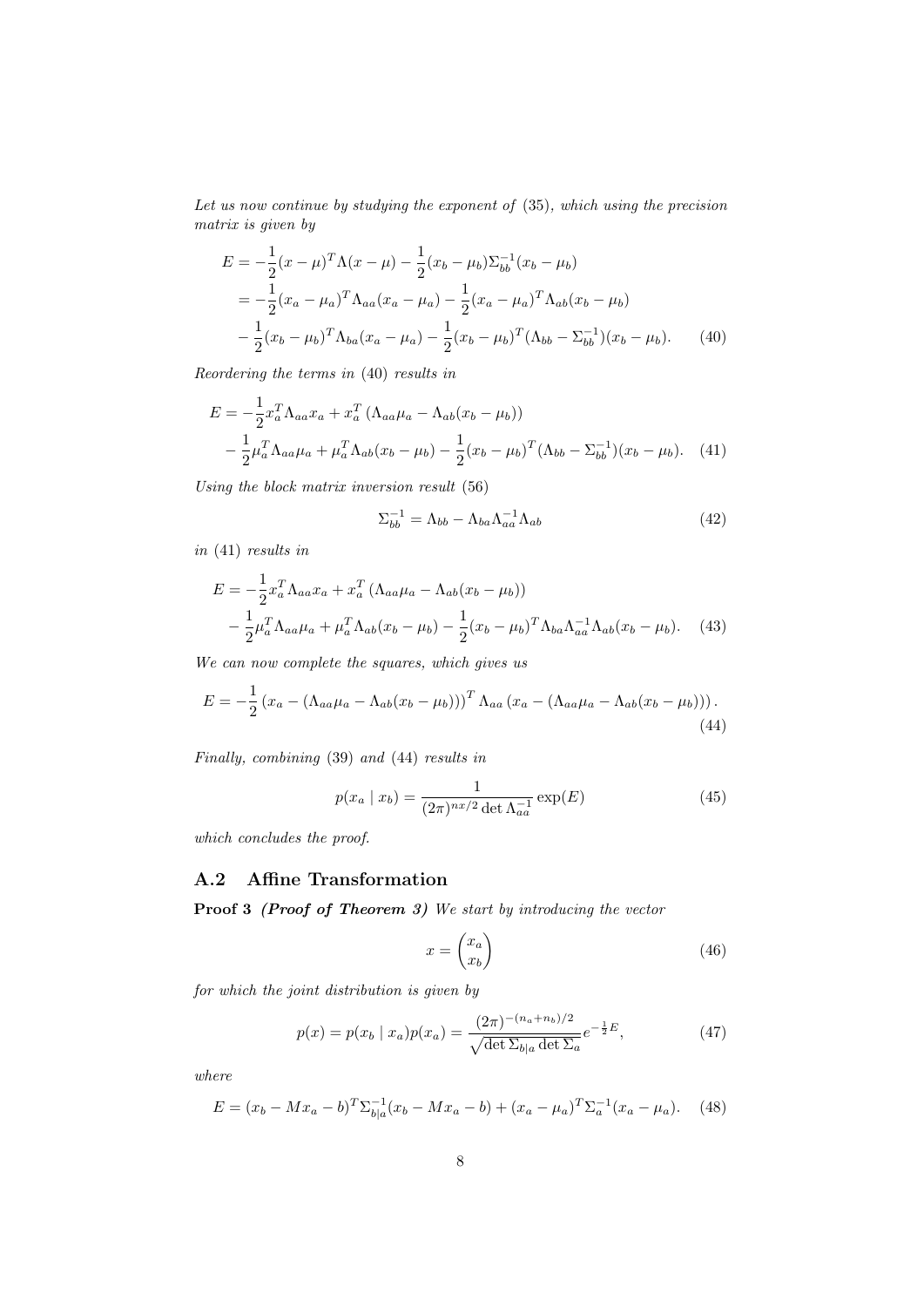Introduce the following variables

$$
e = x_a - \mu_a,\tag{49a}
$$

$$
f = x_b - M\mu_a - b,\t\t(49b)
$$

which allows us to write the exponent (48) as

$$
E = (f - Me)^{T} \Sigma_{b|a}^{-1} (f - Me) + e^{T} \Sigma_{a}^{-1} e
$$
  
\n
$$
= e^{T} (M^{T} \Sigma_{b|a}^{-1} M + \Sigma_{a}^{-1}) e - e^{T} M^{T} \Sigma_{b|a}^{-1} f - f \Sigma_{b|a}^{-1} Me + f^{T} \Sigma_{b|a}^{-1} f
$$
  
\n
$$
= \left(\frac{e}{f}\right)^{T} \underbrace{\left(\frac{M^{T} \Sigma_{b|a}^{-1} M + \Sigma_{a}^{-1} - M^{T} \Sigma_{b|a}^{-1}}{\Sigma_{b|a}^{-1} M}\right)}_{\equiv R^{-1}} \left(\frac{e}{f}\right)
$$
  
\n
$$
= \left(\frac{x_{a} - \mu_{a}}{x_{b} - M\mu_{a} - b}\right)^{T} R^{-1} \left(\frac{x_{a} - \mu_{a}}{x_{b} - M\mu_{a} - b}\right)
$$
  
\n(50)

Furthermore, from (54b) we have that

$$
\frac{1}{\det R} = \det R^{-1} = \det \left( \Sigma_{b|a}^{-1} \right) \det \left( M^T \Sigma_{b|a}^{-1} M + \Sigma_a^{-1} - M^T \Sigma_{b|a}^{-1} \Sigma_{b|a} \Sigma_{b|a}^{-1} M \right)
$$

$$
= \det \left( \Sigma_{b|a}^{-1} \right) \det \left( \Sigma_a^{-1} \right) = \frac{1}{\det \left( \Sigma_{b|a} \right) \det \left( \Sigma_a \right)}.
$$
(51)

Hence, from  $(47)$ ,  $(50)$  and  $(51)$  we can write the joint PDF for x as

$$
p(x) = \frac{(2\pi)^{-(n_a+n_b)/2}}{\sqrt{\det R}} \exp\left(-\frac{1}{2}\left(\left(x_a - \mu_a\right)^T R^{-1}\left(x_b - M\mu_a - b\right)\right)\right)
$$

$$
= \mathcal{N}\left(x; \left(\mu_a\right) \mu_a + b\right), R\right)
$$
(52)

which concludes the proof.

#### B Matrix Identities

This appendix provides some useful results from matrix theory. Consider the following block matrix

$$
M = \begin{pmatrix} A & B \\ C & D \end{pmatrix} \tag{53}
$$

The following results hold for the determinant

$$
\det\begin{pmatrix} A & B \\ C & D \end{pmatrix} = \det A \det(\underbrace{D - CA^{-1}B}_{\Delta_A}),\tag{54a}
$$

$$
= \det D \det(\underbrace{A - BD^{-1}C}_{\Delta_D}), \tag{54b}
$$